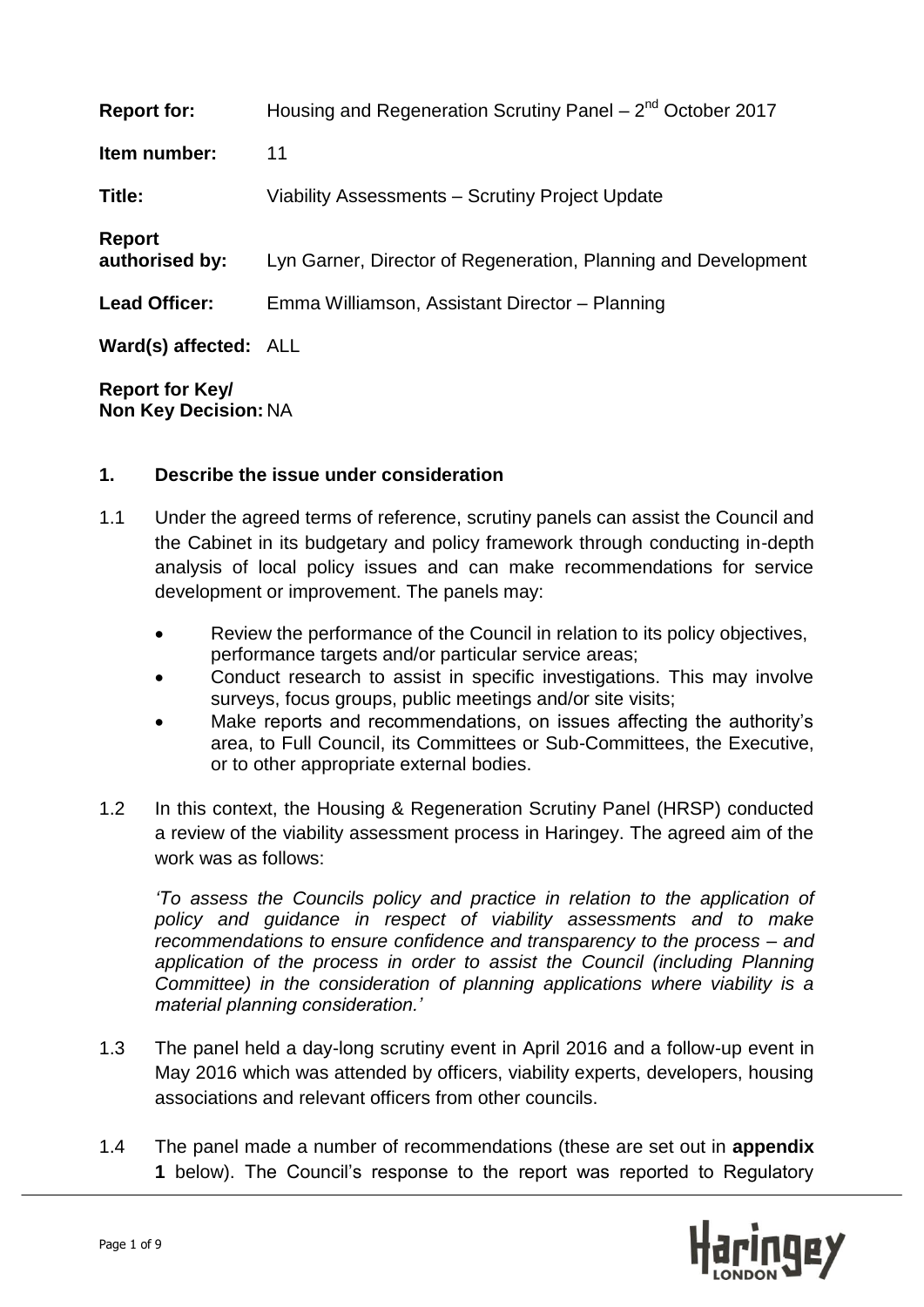Committee on 17<sup>th</sup> January 2017 and agreed by Cabinet on 25<sup>th</sup> January 2017. This report provides an update in terms of the progress that has been made in implementing the recommendations as agreed by officers.

# **2. Cabinet Member Introduction**

2.1 I welcome the work of the Scrutiny panel in helping to make sure that the Planning Service is doing all it can to deliver the maximum reasonable amount of affordable housing and to ensure that the processes used in Haringey are as rigorous as those used in other London Boroughs. In most instances Haringey had already implemented best practice and the majority of the panel's recommendations were agreed. Officers have made progress on implementing the recommendations.

## **3. Recommendations**

3.1 That the Panel note and endorse the actions being taken forward as a result of the panel's recommendations, which were agreed by Regulatory Committee, and are set out in **appendix 1**.

#### **4. Reasons for decision**

4.1 The evidence supporting the recommendation is outlined in the main body of the report (**Appendix 1**).

#### **5. Alternative options considered**

5.1 The reasons for actions taken following the panel's recommendations are outlined in appendix 1. Not implementing the recommendations has been considered however this would not assist in achieving strategic outcomes.

## **6. Background information**

- 6.1 Since the HRSP embarked on this project there have been a number of changes in the context within which viability assessments are dealt with in the planning process. Most notably, The Mayor of London's Supplementary Planning Guidance: Homes for Londoners has been published (August 2017) (SPG). In it the Mayor sets out that he expects developers' viability information to be made public (including Council and third party assessments) as is generally the case with all other planning documents. He states that applicants should still have the opportunity to argue that limited elements should be confidential, but the onus is on the applicant to make this case.
- 6.2 The Mayor's approach is similar to that now taken by the Council, as set out in the Council's Local List of Planning Application Validation Requirements. This sets out a default position that the full viability assessment will be published when the affordable housing level has been agreed with officers prior to the committee report being published (applicants will need to provide reasons for any information to be redacted at this stage). Up until that point a redacted version must be published as a minimum. The Local List was subject to public and stakeholder consultation and the approach set out did not attract

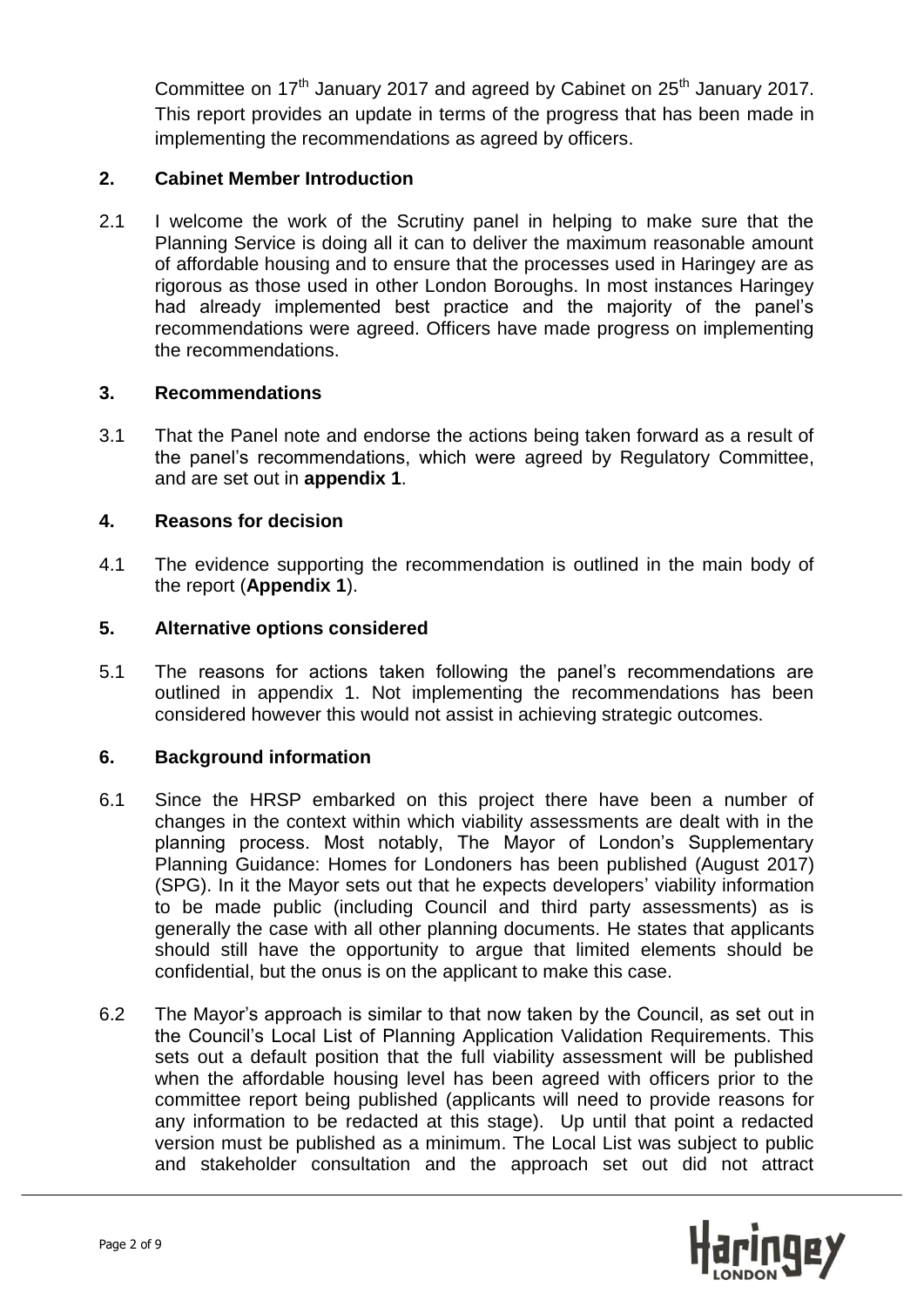objections. Indeed, the approach set out in the Council's Local List and the Mayor's SPG is becoming the norm across London and applicants and developers are becoming less adverse to the approach.

6.3 The full suite of HRSP recommendations and subsequent actions are set out in **Appendix 1.**

# **7. Contribution to strategic outcomes**

7.1 The work will contribute to Priority 4 of the Corporate Plan to promote sustainable housing, growth and employment.

# **8. Statutory Officers comments (Chief Finance Officer (including procurement), Assistant Director of Corporate Governance, Equalities)**

## **Finance and Procurement**

8.1 The accuracy of viability assessments impacts on the number of affordable homes on developments in the borough. Affordable housing has a positive financial impact for the Council who may be able to use the newly developed affordable homes to discharge their duty to house a homeless family or otherwise house families or individuals in need of affordable housing.

The cost of implementing all recommendations will be met from existing budgets.

#### **Legal**

8.2 The update to the recommendations is noted. And as indicated in the report the Mayor's SPG has now been published. In addition, Government guidance on viability in the National Planning Policy Framework and Planning Practice Guidance remain a material consideration for planning applications.

## **Equality**

- 8.3 The Council has a Public Sector Equality Duty under the Equality Act (2010) to have due regard to the need to:
	- Eliminate discrimination, harassment and victimisation and any other conduct prohibited under the Act
	- Advance equality of opportunity between people who share those protected characteristics and people who do not
	- Foster good relations between people who share those characteristics and people who do not.

The three parts of the duty applies to the following protected characteristics: age, disability, gender reassignment, pregnancy/maternity, race, religion/faith, sex and sexual orientation. Marriage and civil partnership status applies to the first part of the duty.

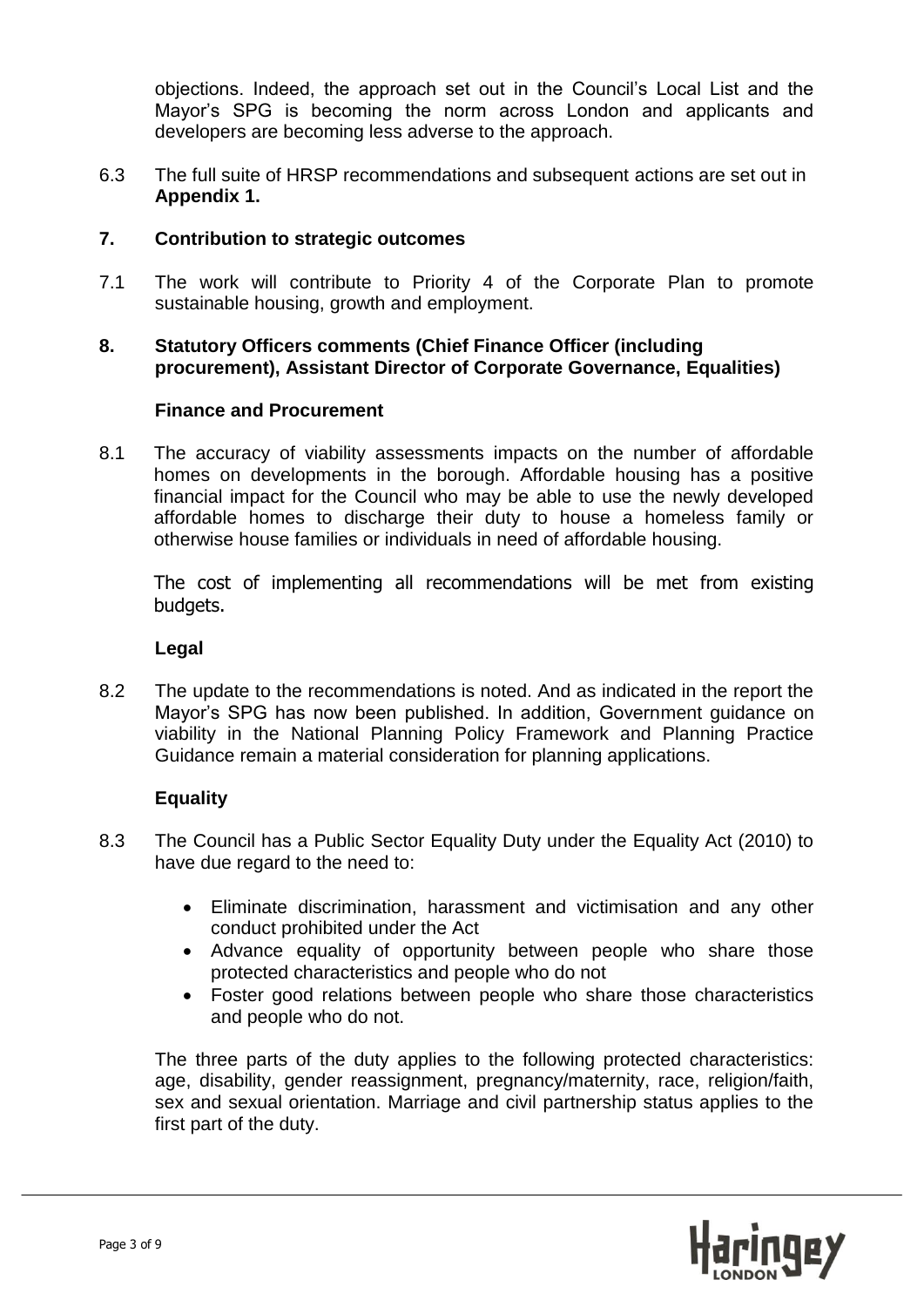The Scrutiny Review recommendations are aimed at improving the consistency and transparency over the viability assessment process in Haringey. The development of a London Wide Viability Protocol should also improve the consistency of the process across London boroughs. Sharp rises in both rental and house prices in Haringey are excluding many younger people and those with moderate household incomes from being able to afford home ownership. The intention of the recommendations currently being implemented, and the Mayor of London's latest SPG, is to increase the amount of affordable housing developed, with the intention of retaining and creating mixed, balanced communities. This should benefit those individuals and families who are currently unable to afford home ownership and high rental prices in the current market.

Increasing the supply of affordable housing through local planning policies and Section 106 is therefore a key strategic priority and contributes to equality of opportunity in accessing stable and secure housing.

## **9. Use of Appendices**

Appendix 1 – Scrutiny Panel recommendations and Planning Service response.

#### **10. Local Government (Access to Information) Act 1985**

#### Background Documents

Affordable Housing and Viability – Supplementary Planning Guidance 2017 [https://www.london.gov.uk/what-we-do/planning/implementing-london](https://www.london.gov.uk/what-we-do/planning/implementing-london-plan/supplementary-planning-guidance/affordable-housing-and)[plan/supplementary-planning-guidance/affordable-housing-and](https://www.london.gov.uk/what-we-do/planning/implementing-london-plan/supplementary-planning-guidance/affordable-housing-and)

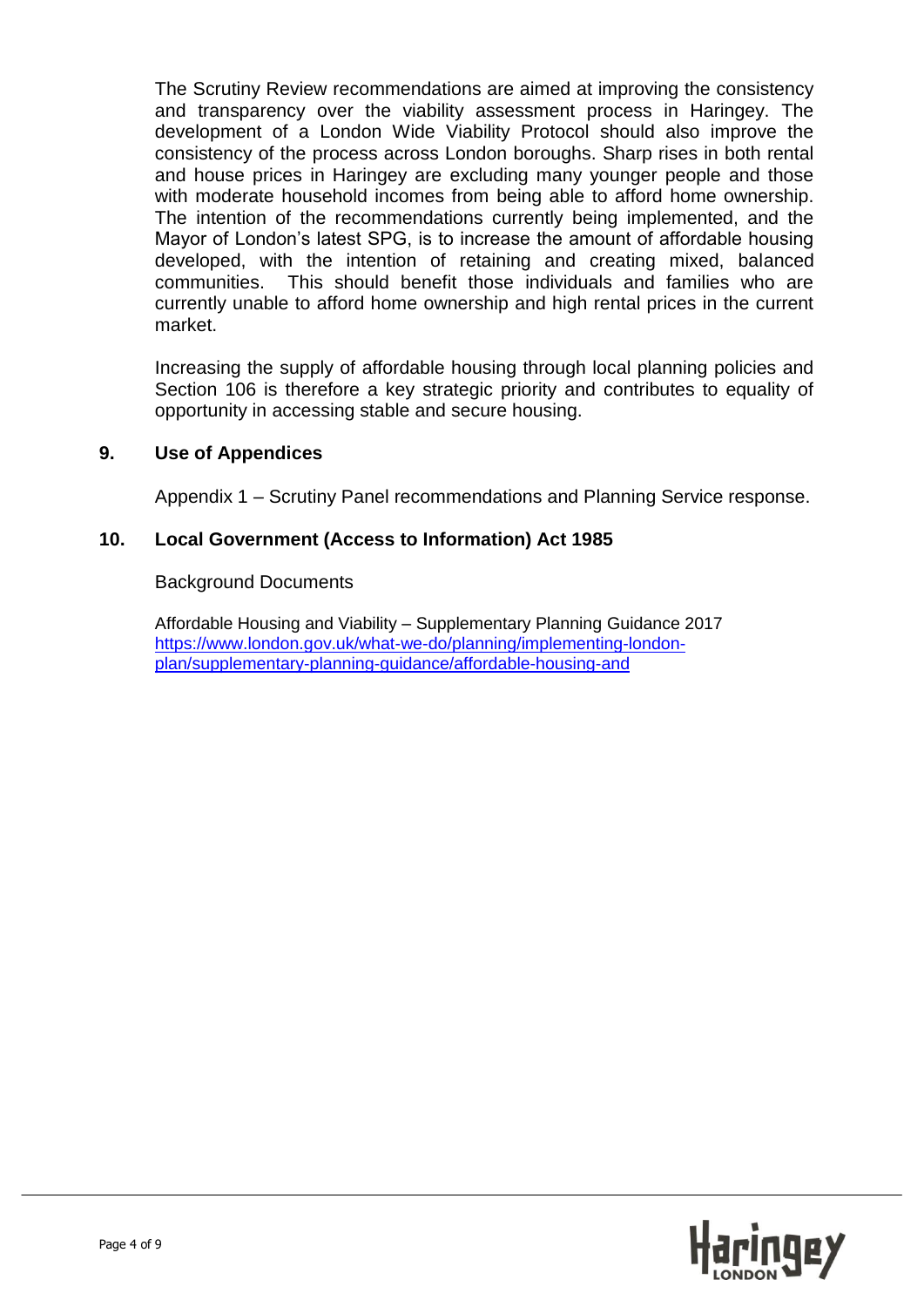# Appendix 1

| <b>Recommendation from Scrutiny Review</b>                                                                                                                                                                                                                                               | <b>Planning Service Response</b>                                                                                                                                                      | <b>Update</b>                                                                                                                                 |
|------------------------------------------------------------------------------------------------------------------------------------------------------------------------------------------------------------------------------------------------------------------------------------------|---------------------------------------------------------------------------------------------------------------------------------------------------------------------------------------|-----------------------------------------------------------------------------------------------------------------------------------------------|
| <b>Viability Assessment Process</b><br>1.                                                                                                                                                                                                                                                |                                                                                                                                                                                       |                                                                                                                                               |
| It is recommended that a new Supplementary<br>Planning Document (SPD) is developed or that<br>the existing SPD for Planning Obligations is<br>updated to reflect the principles and practice<br>recommended within the London Wide Viability<br>Protocol.                                | Agreed. A new SPD is currently under preparation.                                                                                                                                     | The S106 SPD is scheduled for<br>Cabinet on 17 <sup>th</sup> October 2017. This<br>was delayed to take account of the<br>Mayor's Housing SPG. |
| In addition, new viability assessment guidance<br>that is developed and published should reflect the<br>following:                                                                                                                                                                       |                                                                                                                                                                                       |                                                                                                                                               |
| (i) Outline viability assessments should be<br>developed in consultation with developers in pre-<br>application process, but a date to for<br>determination can only be agreed once a full and<br>final viability assessment has been received by<br>the Local Planning Authority (LPA). | This is already the case.                                                                                                                                                             |                                                                                                                                               |
| (ii) That there should be explicit published<br>guidance as to the expected methodology, inputs<br>and supporting evidence that should be used in<br>providing viability assessments - in particular:                                                                                    |                                                                                                                                                                                       |                                                                                                                                               |
| (a) The LPA should emphasise to prospective<br>developers that it will not accept 'market value'<br>approach to land values within such calculations                                                                                                                                     | This is already set out in the current Planning<br><b>Obligations SPD</b>                                                                                                             | This is carried forward in the new draft<br><b>SPD</b>                                                                                        |
| (b) That guidance should indicate that any profit<br>levels on the development should be calculated<br>on the gross development value, and between a<br>range of 10-20%;                                                                                                                 | Cannot be agreed. Profit levels should reflect the<br>current state of the market and applicants should<br>justify their proposed profit level taking account of the<br>current state |                                                                                                                                               |

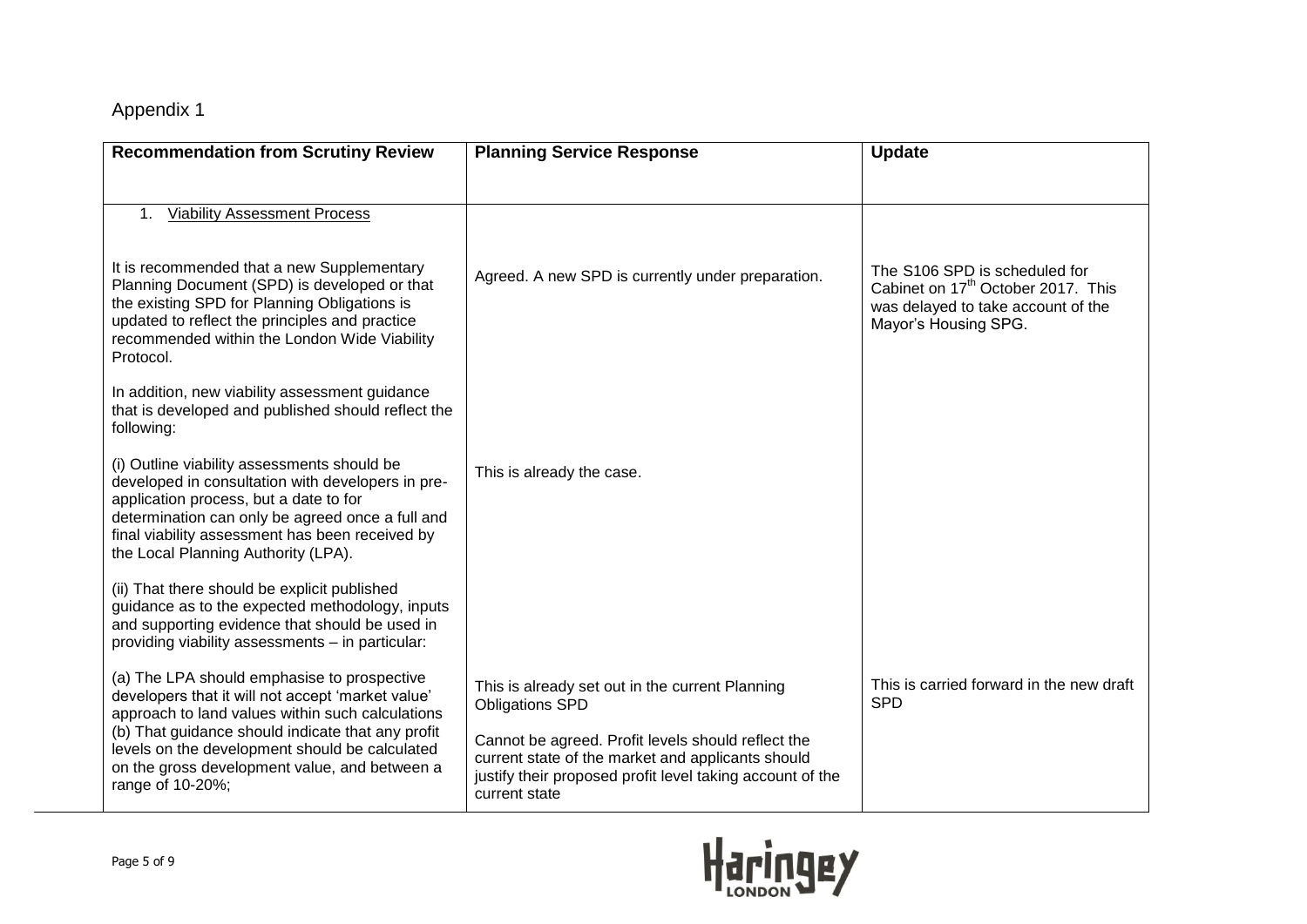| (iii) That a statutory declaration should be<br>provided signed by an accountable person/s, who<br>would confirm the accuracy of information in the<br>viability assessment and that this is consistent<br>with the information that an applicant is using to<br>inform their own commercial decisions and the<br>information relied on as the basis of the release of<br>development finance | Cannot be agreed. There is no legal basis for this.                                                                                                                                                                                                                                                                                                                                                                                                                                                                                                                                                                                                                                                                                                                              |                                                                                 |
|-----------------------------------------------------------------------------------------------------------------------------------------------------------------------------------------------------------------------------------------------------------------------------------------------------------------------------------------------------------------------------------------------|----------------------------------------------------------------------------------------------------------------------------------------------------------------------------------------------------------------------------------------------------------------------------------------------------------------------------------------------------------------------------------------------------------------------------------------------------------------------------------------------------------------------------------------------------------------------------------------------------------------------------------------------------------------------------------------------------------------------------------------------------------------------------------|---------------------------------------------------------------------------------|
| 2. Review mechanisms                                                                                                                                                                                                                                                                                                                                                                          |                                                                                                                                                                                                                                                                                                                                                                                                                                                                                                                                                                                                                                                                                                                                                                                  |                                                                                 |
| (i) Recognising the time limited nature of viability<br>assessments and the time lag from determination<br>to commencement of development taking place<br>on site, review mechanisms should be standard<br>for all planning applications which are not policy<br>compliant, to ensure the maximum public benefit<br>is secured over the period of the development.                            | Partially agreed. Currently major applications usually<br>have a review mechanism such that if applications are<br>not implemented within 18 months the viability will<br>need to be rerun prior to implementation. It is intended<br>to stipulate this within the new Planning Obligations<br>SPD.                                                                                                                                                                                                                                                                                                                                                                                                                                                                              | This 18 months review is included in all<br>major application decision notices. |
| (ii) To allow for a more realistic assessment of<br>viability it recommended that an 'advance stage<br>review mechanism' takes place at the point at<br>which 66% sales have been completed and that<br>there will be substantive sales and construction<br>cost evidence to support the reassessment.                                                                                        | Not agreed but an alternative is proposed: As above a<br>reassessment should be conditioned where<br>development does not commence within 18 months of<br>grant. On large phased major development schemes a<br>review mechanism should also be employed prior to<br>commencement of a particular phase or phases, with<br>any uplift to be delivered in the latter phases of the<br>scheme. Where major development is not proposed to<br>be phased, the s106 should include a 'clawback' based<br>on sales value uplift only - with the sales value in sqft<br>agreed between the Council and developer either at<br>grant and/or upon reassessment prior to<br>commencement, with an 80:20 profit share. The sales<br>values to be assessed after the sale of the final unit. |                                                                                 |
| 3.<br>Transparency                                                                                                                                                                                                                                                                                                                                                                            |                                                                                                                                                                                                                                                                                                                                                                                                                                                                                                                                                                                                                                                                                                                                                                                  | The Local List of Validation                                                    |
| (i) It is recommended that to improve<br>transparency, promote scrutiny and public                                                                                                                                                                                                                                                                                                            | Partially agreed. The Local validation requirements<br>that is currently being consulted on sets out that the                                                                                                                                                                                                                                                                                                                                                                                                                                                                                                                                                                                                                                                                    | Requirements now sets out a default                                             |
| confidence in the viability assessment process, it                                                                                                                                                                                                                                                                                                                                            | Council's default position is that viability assessments                                                                                                                                                                                                                                                                                                                                                                                                                                                                                                                                                                                                                                                                                                                         | position that the full viability<br>assessment will be published when the       |

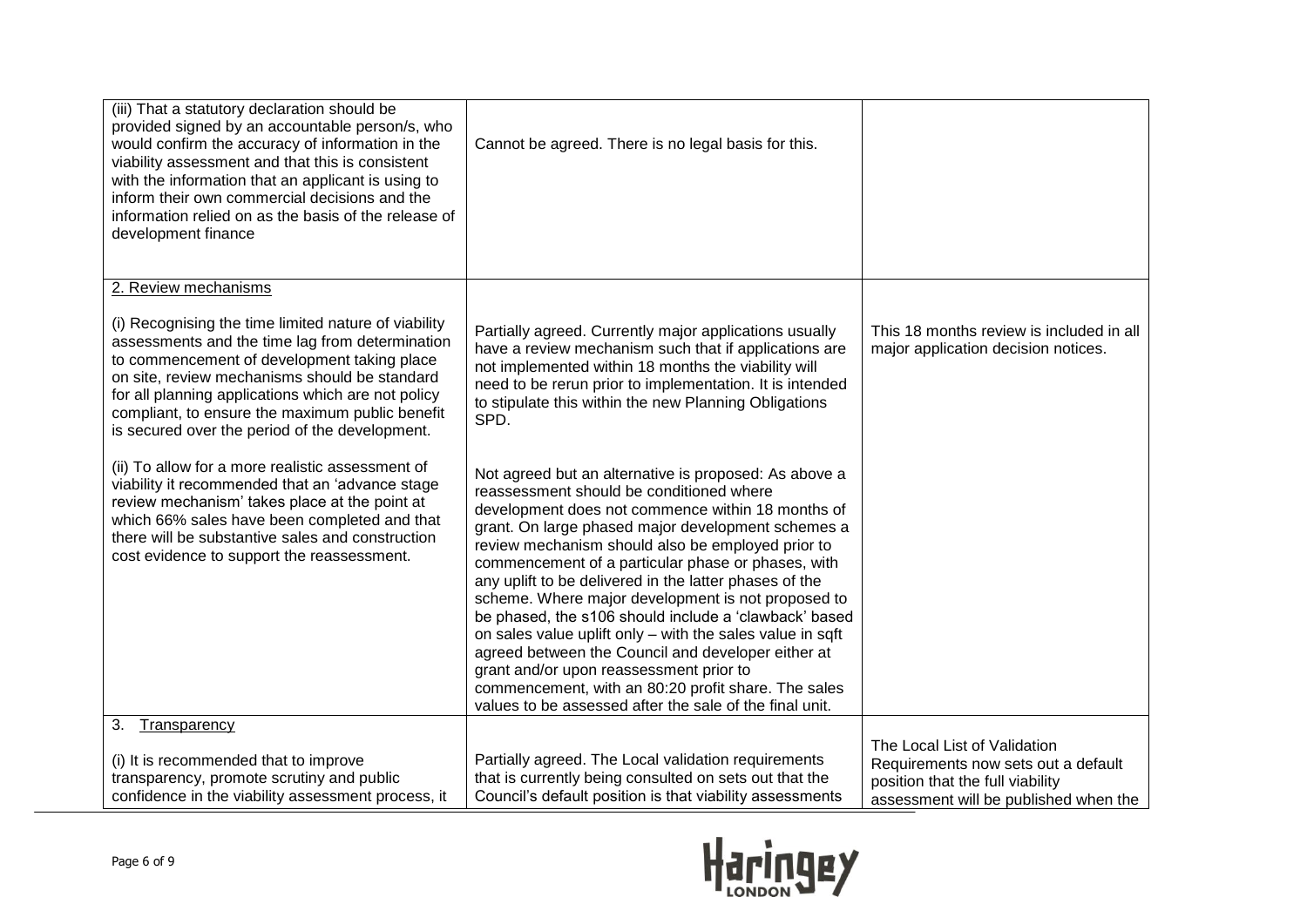| is recommended that all viability assessments are<br>made public in their entirety and without<br>redaction.<br>(ii) It is also recommended that a summary of the<br>viability assessment is published alongside the<br>application at validation.                                                                                                                                                                                                                                                                             | should be published in full prior to the determination of<br>the planning application, after negotiations have been<br>concluded, in line with recent Information<br>Commissioner decisions. In some cases it may be<br>appropriate for some information to be redacted<br>however the onus is on the applicant to make this case<br>on a case by case basis.<br>This is already the case. | affordable housing level has been<br>agreed with officers prior to the<br>committee report being published<br>(applicants will need to provide<br>reasons for any information to be<br>redacted at this stage). Up until that<br>point a redacted version must be<br>published as a minimum. |
|--------------------------------------------------------------------------------------------------------------------------------------------------------------------------------------------------------------------------------------------------------------------------------------------------------------------------------------------------------------------------------------------------------------------------------------------------------------------------------------------------------------------------------|--------------------------------------------------------------------------------------------------------------------------------------------------------------------------------------------------------------------------------------------------------------------------------------------------------------------------------------------------------------------------------------------|----------------------------------------------------------------------------------------------------------------------------------------------------------------------------------------------------------------------------------------------------------------------------------------------|
| (iii) In the interests of transparency and openness<br>and to remove any notions of conflict of interest, it<br>is recommended the costs of independent viability<br>experts appointed by the Council to appraise any<br>submitted viability assessment are charged and<br>paid for directly by the Council. Reimbursement<br>should then be sought from the developer who is<br>legally liable for such costs.<br>(iv) That the housing and regenerations scrutiny<br>panel is formally consulted on the emerging new<br>SPD. | Partially agreed. The contracts are between the<br>Council and the viability consultant in any case and as<br>such it is not agreed that there is a conflict of interest.<br>Despite this the Council is working with the<br>procurement team to put this system in process.                                                                                                               | The Planning Service is procuring<br>specialist viability consultancy services<br>which will be paid for by the Council,<br>the costs will then be recouped from<br>individual applicants. The tender for<br>this contract will be put out in October<br>2017.                               |
| Training, skills and expertise<br>4.<br>(i) The panel recommend that to further develop<br>the in-house capacity and expertise of the Local<br>Planning Authority to assess, commission and<br>scrutinise viability assessments /appraisals:<br>(ii) that additional dedicated training on viability                                                                                                                                                                                                                           | Agreed. Training to be carried out for all Planning<br>Officers in April 2017.                                                                                                                                                                                                                                                                                                             | The training has been put-back to<br>autumn 2017.                                                                                                                                                                                                                                            |
| assessments is provided to existing Planning<br>Officers;<br>(ii) that the Local Planning Authority explore ways<br>(possibly in cooperation with neighbouring                                                                                                                                                                                                                                                                                                                                                                 | Not Agreed. The GLA are setting up a viability unit that<br>will be used instead.                                                                                                                                                                                                                                                                                                          |                                                                                                                                                                                                                                                                                              |

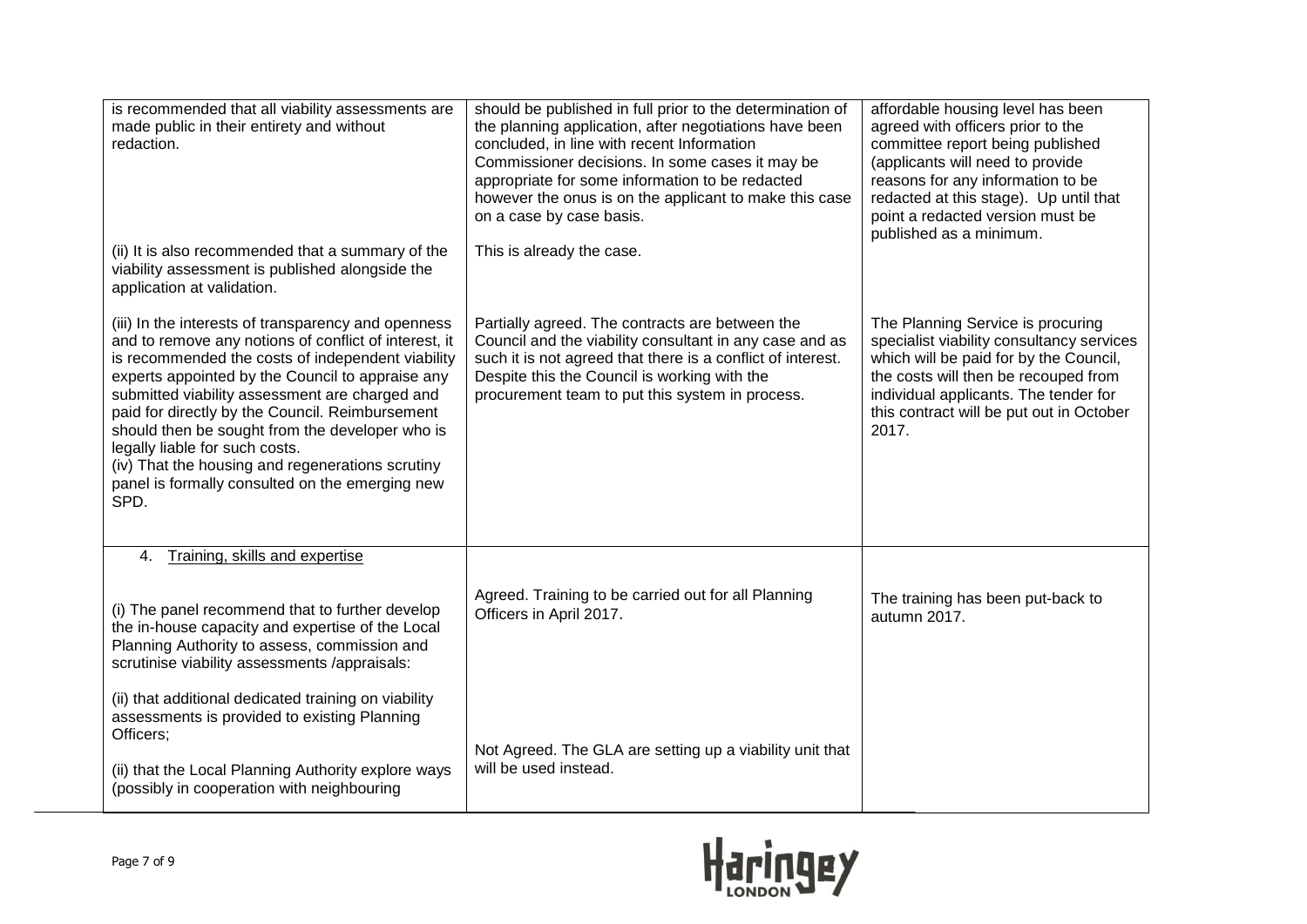| Planning Authorities) to recruit and retain a<br>specialist quantity surveyor (this would not<br>preclude the need to commission specialist<br>viability consultants).<br>(iv) To support scrutiny and assessment of<br>viability assessments and viability appraisals, the<br>panel recommend that dedicated training is<br>provided to members of the Planning Committee<br>on viability assessments which should include:<br>(a) expectations of the London Wide Viability<br>Protocol:<br>(b) emerging changes to the viability landscape<br>(e.g. Mayor of London Housing SPG, London<br>Housing<br>Commission)<br>(c) recent legal cases and legal precedent;<br>(d) once updated, viability requirements as set out<br>in the new / updated local SPD on viability/<br>planning obligations for Haringey LPA.<br>(v) Given the significance of viability assessments<br>in securing affordable homes and other public<br>gains and the need to extend community<br>confidence in this process, it is recommended that<br>such training is also extended to all members of<br>the council. | Agreed. Training has previously been provided and a<br>further dedicated session will take place in 2017/18<br>following a review of the member training programme.<br>Agreed.                                                                         | The Planning Service has arranged<br>training by a leading viability assessor<br>to be delivered 30 <sup>th</sup> October 2017.                                   |
|--------------------------------------------------------------------------------------------------------------------------------------------------------------------------------------------------------------------------------------------------------------------------------------------------------------------------------------------------------------------------------------------------------------------------------------------------------------------------------------------------------------------------------------------------------------------------------------------------------------------------------------------------------------------------------------------------------------------------------------------------------------------------------------------------------------------------------------------------------------------------------------------------------------------------------------------------------------------------------------------------------------------------------------------------------------------------------------------------|--------------------------------------------------------------------------------------------------------------------------------------------------------------------------------------------------------------------------------------------------------|-------------------------------------------------------------------------------------------------------------------------------------------------------------------|
| Policy, lobbying and support<br>5.                                                                                                                                                                                                                                                                                                                                                                                                                                                                                                                                                                                                                                                                                                                                                                                                                                                                                                                                                                                                                                                               |                                                                                                                                                                                                                                                        |                                                                                                                                                                   |
| (i) That the Council write to the Mayor of London<br>to encourage the adoption of a London Wide<br>Viability Protocol, and make representations to<br>London Councils to do the same.<br>(ii) Given the contested nature of review<br>mechanisms (that is if they apply solely to phased<br>developments as per the Governments Planning<br>Practice Guidance) the council should lobby                                                                                                                                                                                                                                                                                                                                                                                                                                                                                                                                                                                                                                                                                                          | Agreed however it is noted that this has been<br>superseded by the Mayor's own viability SPG that is<br>expected to be issued for consultation shortly.<br>Agreed. Although it is noted that the Mayor's SPG is<br>expected to cover this in any case. | The Planning Service reviewed the<br>consultation on the Mayor's SPD,<br>which has now been published. The<br>Planning Service support the content<br>of the SPG. |